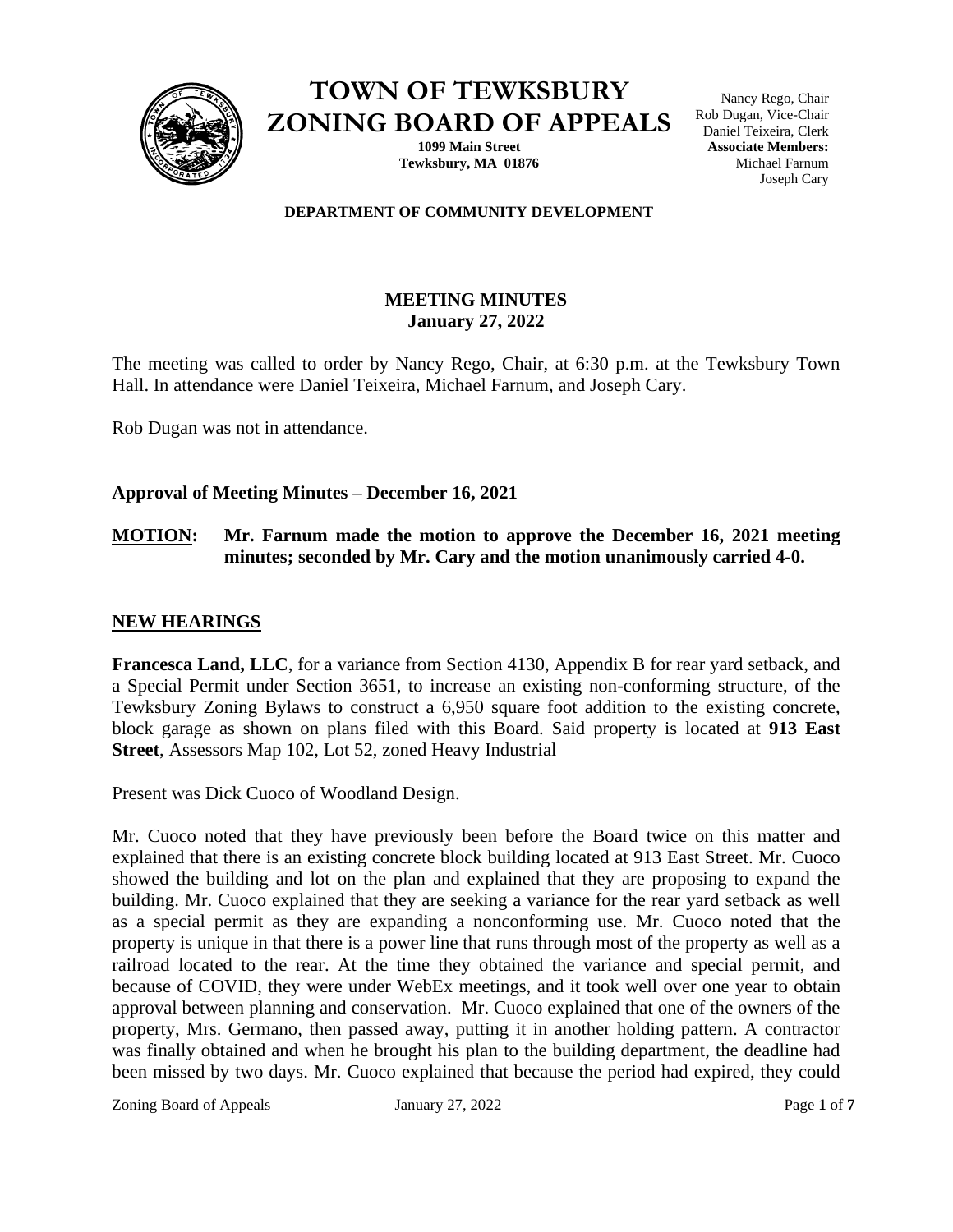not come to the Board for an extension. As a result, they are requesting the same relief be granted from May, 2021.

Ms. Rego opened the hearing to the public and no one came forward to comment.

- **MOTION: Mr. Farnum made the motion to close both parts of the hearing; seconded by Mr. Teixeira and the motion unanimously carried 3-0.**
- **MOTION: Mr. Teixeira made the motion to approve Francesca Land, LLC**, **for a Special Permit under Section 3651, to increase an existing non-conforming structure, of the Tewksbury Zoning Bylaws to construct a 6,950 square foot addition to the existing concrete, block garage as shown on plans filed with this Board. Said property is located at 913 East Street, Assessors Map 102, Lot 52, zoned Heavy Industrial; seconded by Mr. Farnum and the motion unanimously carried 3-0. REGO, TEIXEIRA, FARNUM**
- **MOTION: Mr. Teixeira made the motion to approve Francesca Land, LLC**, **for a variance from Section 4130, Appendix B for rear yard setback, of the Tewksbury Zoning Bylaws to construct a 6,950 square foot addition to the existing concrete, block garage as shown on plans filed with this Board. Said property is located at 913 East Street, Assessors Map 102, Lot 52, zoned Heavy Industrial; seconded by Mr. Farnum and the motion unanimously carried 3-0. REGO, TEIXEIRA, FARNUM**

**RCJ Properties, LLC,** for a Special Permit under Section 3231 of the Tewksbury Zoning Bylaws to allow storage of more than one unregistered vehicle on the property as shown on plans filed with this Board. Said property is located won on plan filed with this Board. Said property is located at **2532 Main Street**, Assessors Map 94, Lot 66, zoned Commercial.

Present was Carlos Sagastume, owner of RCJ Properties, LLC, and Claudio Sena, tenant

Mr. Sagastume explained that the current building is for the repair of motor vehicles, and they are requesting an extension to the provisions of Section 3231 to allow unregistered vehicles. Mr. Sagastume noted that currently four registered vehicles are allowed. Mr. Sagastume explained that they spoke with the Building Commissioner and were told that there could be a possibility to allow for the provisions given that the tenant has a current dealers license in the town of Tewksbury.

Mr. Sena noted that he owns and operates dealerships in Revere and Tewksbury and explained that they would like to provide extra mechanical services at this location. Mr. Sena explained that the purpose of the project with RCJ properties is to have the ability to get the cars ready to be sold at the dealership that he owns. Mr. Sena noted that this particular location will not sell any vehicles and will be a great tool for them with the two locations being so close. Mr. Sena noted that there are six bays at this location.

Zoning Board of Appeals January 27, 2022 Page **2** of **7**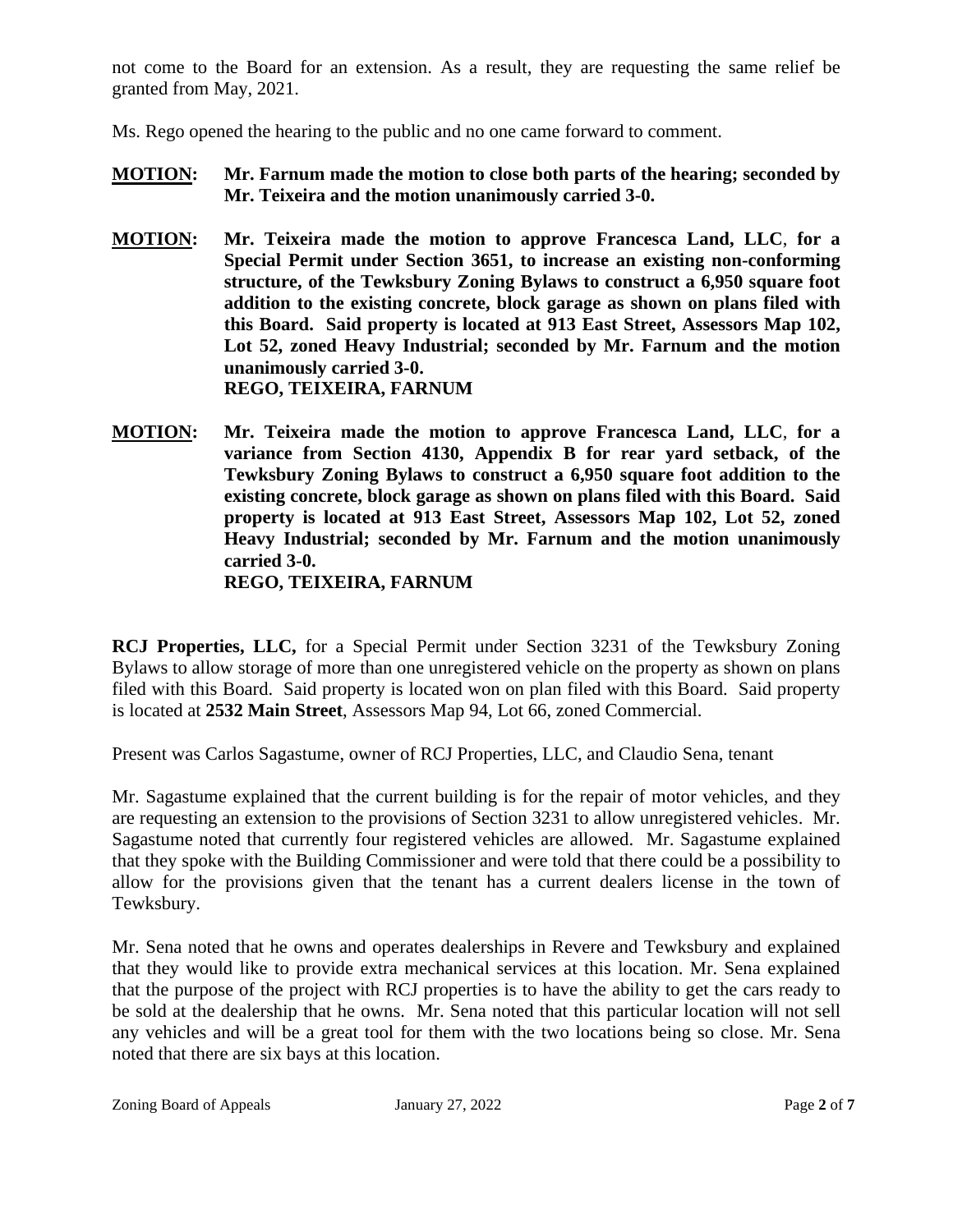Mr. Farnum asked if there is a denial letter from the Building Commissioner and Mr. Sena explained that the Building Commissioner did not deny the proposal but said it would not be allowed with a Special Permit.

Mr. Sena explained that all of the vehicles at Sena Motors are newer with low mileage so that they do not require a lot of work and can be sold to customers. Mr. Sena noted that there are no scrap vehicles, trailers, damaged vehicles, etc. at his dealership.

Ms. Rego asked how many cars would be unregistered and Mr. Sena explained that because they own the Tewksbury location, he would estimate 20-30 cars. Mr. Sena explained that vehicles would just be maintained at this new location and noted that the vehicles can be arranged however the Board wishes.

Discussion took place on the impact this would have on traffic and Mr. Sagastume noted that there has always been traffic at this location as it was previously a Midas. It was noted that the vehicles would be driven from one location to the other with dealer plates.

Mr. Sagastume discussed the condition of his property when he purchased it and explained that the town had been in court with the previous owner for years. Mr. Sagastume noted that he removed 84 vehicle parts when he purchased the property and explained that he plans to continue to improve the site.

Ms. Rego opened the hearing to the public.

John Berube of 2543 Main Street came forward. Mr. Berube noted that he is across the street from this location and explained that the owner of this location has done a good job with the property as it was in bad shape from the prior owner. Mr. Berube explained that his concern is the number of vehicles that will be allowed as there is only one unregistered vehicle allowed and also inquired about the hours of operation. Mr. Sena invited Mr. Berube to his dealership to see the types of vehicles they sell and how it will look. Mr. Sena noted that it will not look like a junkyard.

Mr. Sagastume explained that one of the things they discussed with the Building Commissioner was the possibility of putting up a fence to the rear of the property so the vehicles stored in the back could not be seen. Mr. Sagastume noted that they could easily put 30 vehicles. Mr. Sagastume noted that he has spent a lot of money improving the property.

Ms. Rego asked what the hours of operation would be, and Mr. Sena explained that the dealership currently operates Monday – Friday from 9:00 a.m. – 7:00 p.m. and Saturdays from 10:00 a.m. – 7:00 p.m.

Mr. Teixeira asked if vehicles will be sold at the new location and Mr. Sena noted that they will not and explained that they will only be servicing vehicles and there will be no customers.

Ms. Rego explained that the number allowed by the Board would be for unregistered vehicles.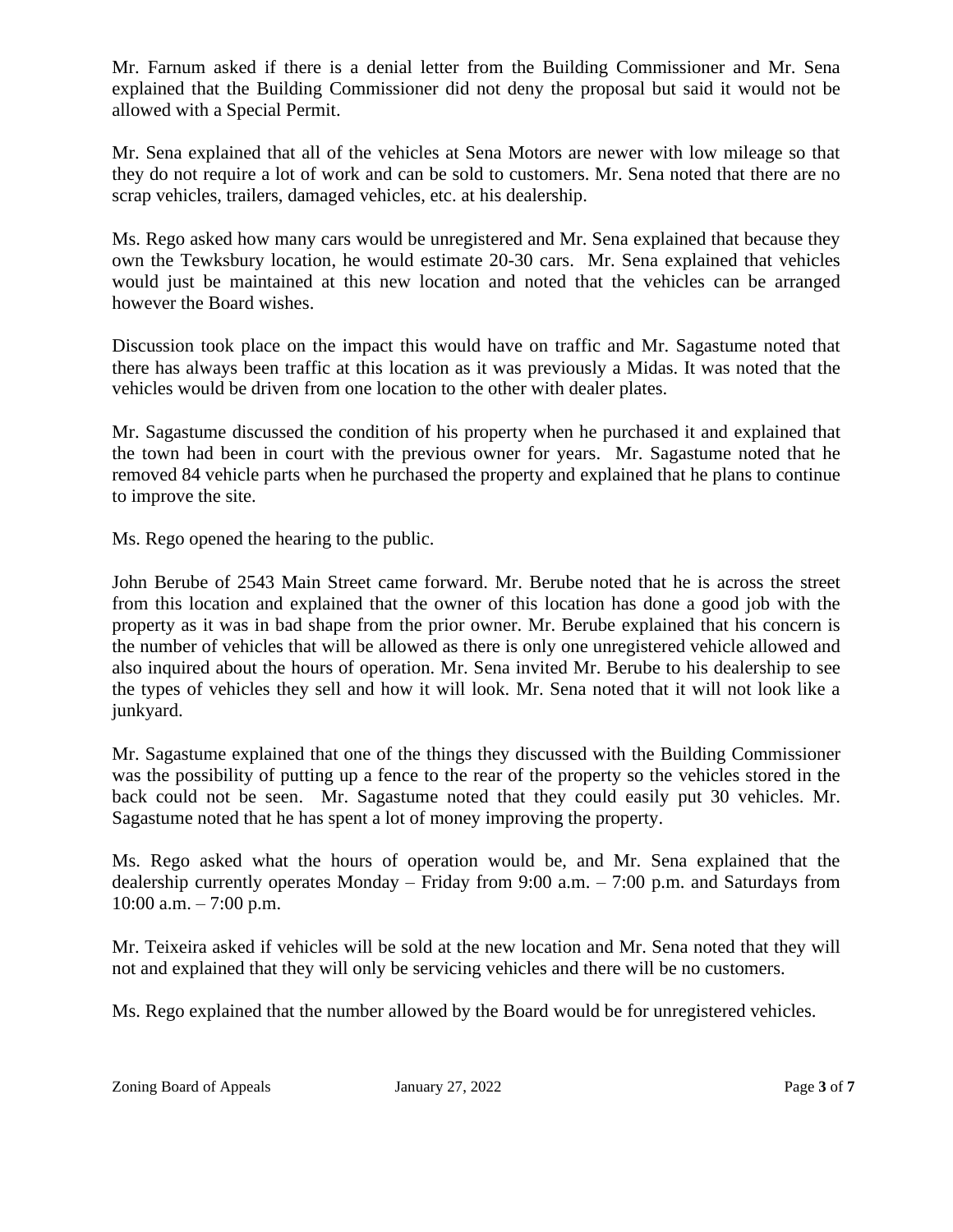Mr. Berube noted that he likes the idea of fence and gate so that the gates can be closed on the weekends. Mr. Berube suggested the vehicles only be parked to the right and the left of the area, leaving the middle open, for fire trucks, etc. and noted that this could also help determine the number of allowed vehicles. Mr. Berube noted that he has no issues otherwise.

Mr. Farnum noted that it was first stated that they would only be storing vehicles at this location and then it stated that they will be repaired there. Ms. Rego explained the vehicles would be purchased at auction and delivered to this location to be repaired, etc. and then brought to the other location to be sold. Mr. Sena explained that the vehicles typically get delivered to the dealership and noted that they do have their own smaller truck that can carry three cars. Ms. Rego asked if vehicles are currently repaired at the current dealership location and Mr. Sena confirmed this.

John Berube came forward again and expressed concerns with the delivery of vehicles. Mr. Berube explained the typically the truck pulls over on the side of Route 38 and unloads. Mr. Berube expressed concerns with this same truck coming in and out of the parking lot at this location. Mr. Berube explained that he thought the vehicles would be driven from one location to the other, not trucking them. Mr. Sena explained that his transportation truck is not large and that the large trucks go to the dealership. Mr. Sena noted that given the distance between the two locations, they would likely be driving the vehicles back and forth. Mr. Berube requested his concerns be considered as conditions.

Ms. Rego noted that she would feel more comfortable setting the number of vehicles once she sees the site and suggested continuing to allow the Board to conduct a site visit.

- **MOTION: Mr. Farnum made the motion to close both parts of the hearing; seconded by Mr. Teixeira and the motion unanimously carried 3-0.**
- **MOTION: Mr. Farnum made the motion to continue RCJ Properties, LLC, for a Special Permit under Section 3231 of the Tewksbury Zoning Bylaws to allow storage of more than one unregistered vehicle on the property as shown on plans filed with this Board. Said property is located won on plan filed with this Board. Said property is located at 2532 Main Street, Assessors Map 94, Lot 66, zoned Commercial, to February 24, 2022 meeting at 6:30 p.m.; seconded by Mr. Teixeira and the motion unanimously carried 3-0. REGO, TEIXEIRA, FARNUM**

**Highland View Realty Trust,** for a variance under Section 4130, Appendix B, of the Tewksbury Zoning Bylaw, for side yard setbacks to construct a greenhouse as shown on plans filed with this Board. Said property is located at **60 Highland View Road**, Assessors Map 23, Lot 53, zoned Heavy Industrial.

Present was Matt Hammer of LandPlex Engineering, 10 George Street, Lowell, MA.

Mr. Hammer requested to telephone call the applicant, Tony Beams, so he can be available via speakerphone.

Zoning Board of Appeals January 27, 2022 Page 4 of 7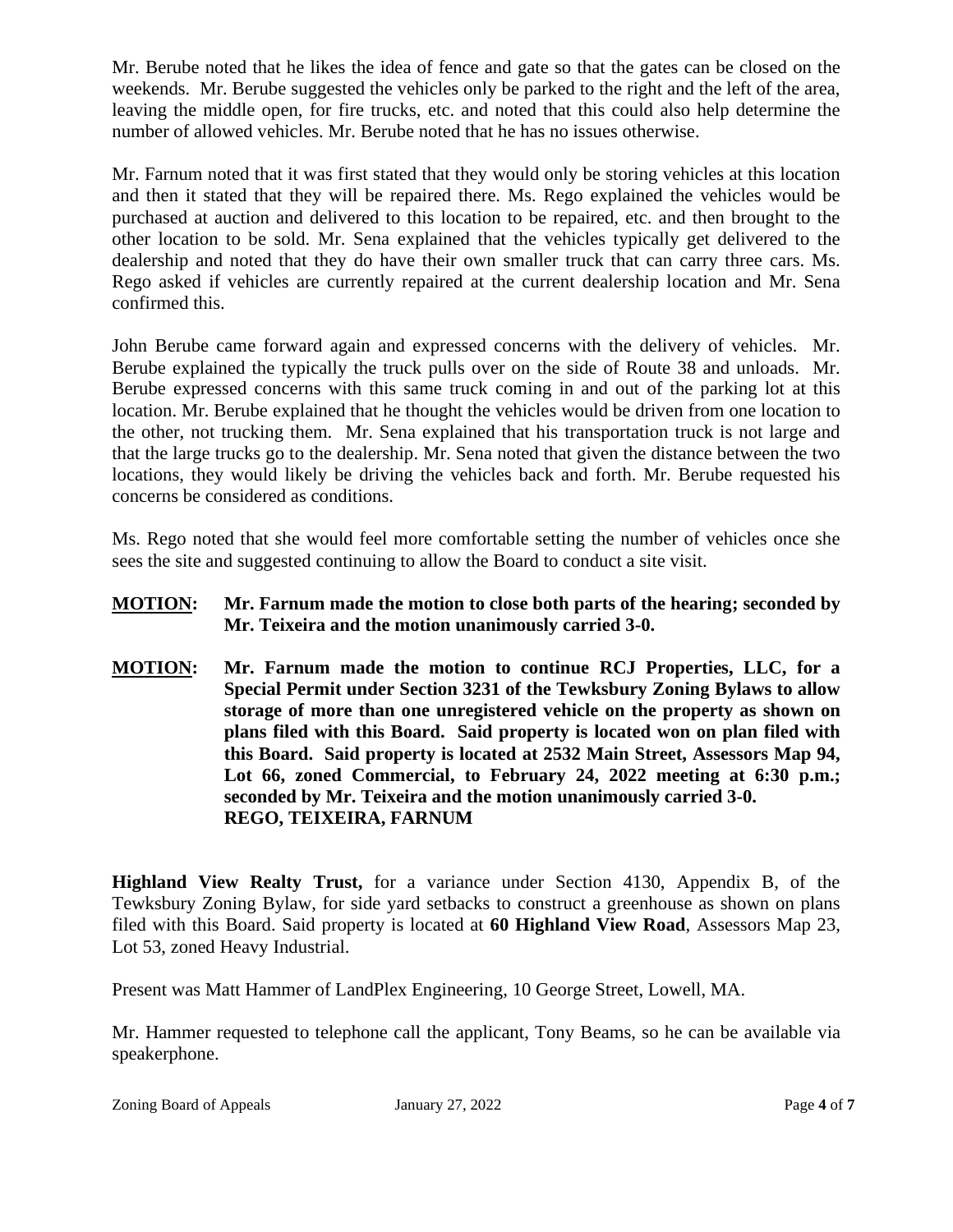Present via speakerphone was Donald "Tony" Beams, CEO, Zordi Corporation.

Mr. Beams explained that Zordi Company is approximately one year old and is a Delaware company that develops technologies related to the production of produce in greenhouses. Mr. Beams explained that they aim to make robotics and software technologies for strawberries, initially, and then later crops, to be determined. Mr. Beams explained that the company essentially stems from the doctoral work of a woman named Gilwoo Lee, who is the founder and CEO. Ms. Beams noted that Ms. Lee attended MIT as an undergrad and Carnegie Mellon. Halfway through Ms. Lee's work, her advisor moved to the University of Washington and Ms. Lee followed along to complete her work, which is in recursive learning of robotics. Mr. Beams noted that they are 13 people strong today with the expectation of being around 30 people in a year. Mr. Beams explained that they are a remote company and are currently represented in 8 U.S. states with one gentleman, located in the Netherlands, overseeing site development. Mr. Beams explained that they currently lease greenhouse space in Tennessee near Memphis and plan continue this through the remainder of 2022. If all goes well, including this hearings, they would like to complete construction of their first R&D greenhouse around June and hope to be producing strawberries in August. Mr. Beams explained that for the financing side, they completed the first round of significant funding, Series A, in October, 2021 and plan to begin the Series B funding as soon as this facility launches and close by December 2022. Mr. Beams noted that the primary investor from the Series A round is Coastal Ventures, which is a very wellknown name in venture capital.

Mr. Hammar explained that they are requesting a variance for the side lot line for the property located at 60 Highland View Road. Mr. Hammar noted that the property is narrow in width and is located within a heavy industrial district, which requires 50 feet from all sides of the lot line. Mr. Hammer reviewed the plan and footprint and noted that this is a dead-end street and is located adjacent to a parking are for another business in this area. Mr. Hammer noted that they feel the right side of the property is the least intrusive to the neighboring residential properties and explained that Zordi Corporation has gone around to the residences in the area and introduced themselves to inform them that there would be going before multiple town boards for permitting, and to also allow them the opportunity to express any of their concerns or special requests. Mr. Hammer noted that they have also informally presented to the Planning Board, which was favorably received, and have since made a formal submission for a special permit. Mr. Hammer noted that they also had an Interdepartmental Department Review (IDR) meeting with the town and received some comments specific to the fire department turn arounds, etc., which they feel they will be able to overcome. In addition, they will also need to file with Conservation due to a wetland located across the street being within 100 feet. Mr. Hammar explained that the reason they need to make this building wide into the setback is growing involves rows of plants. Gaining the extra width in the building means a lot to this facility in terms of having that extra space to conduct their activities. Mr. Hammer explained that the 11 feet essentially means an additional row of planting, which is significant for the operation. Mr. Hammer explained that this will be a robotics greenhouse and will be a research and development facility for a much builder bigger facility that they will be doing later on. There is a need for a lot of internal space for the robotics portion of this facility in order to have this be a successful facility. Mr. Hammer noted that the facility will have very few employees and they expect somewhere between six and eight employees over the over the life of this facility. As a result, eight parking spots are being proposed along the left-hand side. Mr. Hammer noted that

Zoning Board of Appeals January 27, 2022 Page 5 of 7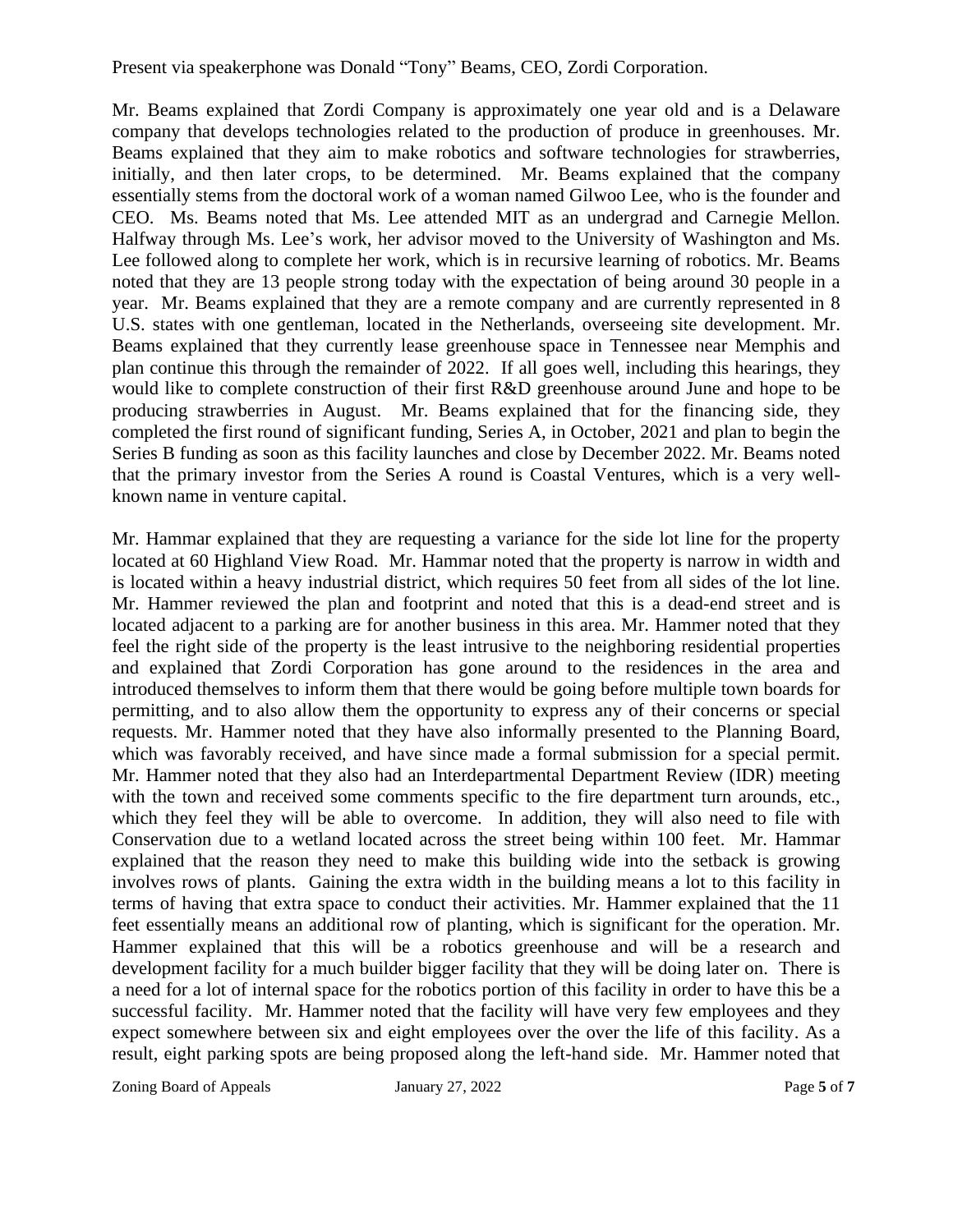there is also space if additional parking should be needed in the future. Mr. Hammer explained that the facility will be low intensity and there will not be a tremendous number of vehicles going back and forth from the facility. Mr. Hammer noted that it would be a pickup truck, or something slightly larger, to transport the strawberries out of the facility and bring them to the end user. Mr. Hammer noted that there will be no loud manufacturing noises that you may typically see in a heavy industrial building.

Mr. Teixeira asked if there is 39 feet on the side and Mr. Hammar confirmed this and explained that they are requesting 11 feet.

Mr. Cary asked how long this facility plans to be at this location and Mr. Hammar explained that there is a 5-year lease with the option to extend the lease every 5 years. Mr. Hammer explained that this facility would likely be at this location for 10-15 years as Zordi Corporation will be developing the property and are fully invested in the property.

Ms. Rego opened the hearing to the public and no one came forward to comment.

## **MOTION: Mr. Farnum made the motion to close both parts of the hearing; seconded by Mr. Teixeira and the motion unanimously carried 3-0.**

**MOTION: Mr. Teixeira made the motion to approve Highland View Realty Trust, for a variance under Section 4130, Appendix B, of the Tewksbury Zoning Bylaw, for side yard setbacks to construct a greenhouse as shown on plans filed with this Board. Said property is located at 60 Highland View Road, Assessors Map 23, Lot 53, zoned Heavy Industrial; seconded by Mr. Cary and the motion unanimously carried 3-0. REGO, TEIXEIRA, CARY**

### **New Business**

There was no new business discussed.

### **Old Business**

There was no old business discussed.

### **Adjourn.**

**MOTION: Mr. Farnum made the motion to adjourn; seconded by Mr. Teixeira and the motion unanimously carried 3-0.**

### **Approved: February 24, 2022**

Zoning Board of Appeals January 27, 2022 Page 6 of 7